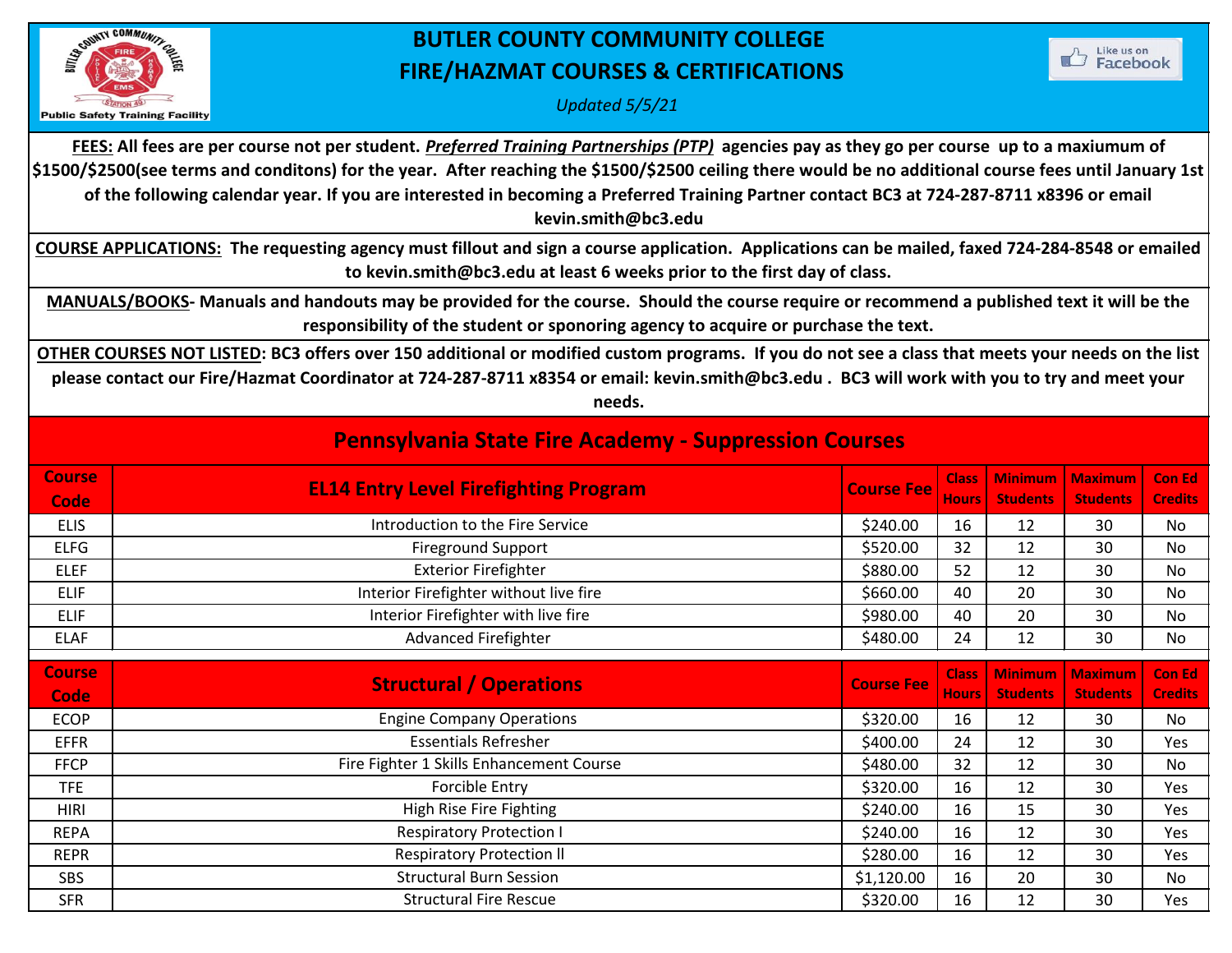| <b>Course</b> | <b>Structural / Operations (Continued)</b>                                  | <b>Course Fee</b> | <b>Class</b>   | <b>Minimum</b>  | <b>Maximum</b>  | <b>Con Ed</b>  |
|---------------|-----------------------------------------------------------------------------|-------------------|----------------|-----------------|-----------------|----------------|
| Code          |                                                                             |                   | Hours l        | <b>Students</b> | <b>Students</b> | <b>Credits</b> |
| <b>MIFI</b>   | Store/Mall/Mercantile Fire Fighting                                         | \$240.00          | 16             | 12              | 30              | No             |
| <b>TRCO</b>   | <b>Truck Company Operations I</b>                                           | \$320.00          | 16             | 12              | 30              | No             |
| <b>ATRC</b>   | <b>Truck Company Operations II</b>                                          | \$320.00          | 16             | 12              | 30              | No             |
| <b>TRVP</b>   | <b>Ventilation Practices</b>                                                | \$240.00          | 16             | 12              | 30              | No             |
| <b>FDF</b>    | <b>Fire Dynamics Fundamentals</b>                                           | \$45.00           | 3              | 5               | Unlimited       | No             |
| <b>FDST</b>   | Fire Dynamics Statagy and Tactics                                           | \$45.00           | 3              | 5               | unlimited       | No             |
| <b>FLBU</b>   | Flammable Liquid Fire Fighting                                              | \$320.00          | 16             | 15              | 30              | No             |
| <b>NFFB</b>   | Foam Firefighting - Basic                                                   | \$120.00          | $\overline{7}$ | 12              | 30              | No             |
| <b>NFFT</b>   | Foam Firefighting - Technician without live fire                            | \$240.00          | 16             | 12              | 30              | No             |
| <b>NFFT</b>   | Foam Firefighting - Technician with live fire                               | \$400.00          | 16             | 12              | 30              | No             |
| <b>LPGE</b>   | Liquefied Petroleum Gas/Natural Gas Emergencies                             | \$240.00          | 16             | 12              | 30              | No             |
| PPEA          | Propane Emergencies Awareness                                               | \$45.00           | 4.5            | 5               | Unlimited       | Yes            |
| <b>PPEO</b>   | <b>Propane Emergencies Operations</b>                                       | \$80.00           | 8              | 12              | 30              | Yes            |
| PPET          | Propane Emergencies Technician                                              | \$480.00          | 24             | 12              | 30              | Yes            |
| <b>PPPE</b>   | <b>Propane Gas Practical Exercises</b>                                      | \$240.00          | 8              | 12              | 30              | No             |
| AAB           | <b>Airport Annual Burn</b>                                                  | \$240.00          | 8              | 12              | 30              | Yes            |
| <b>ACFR</b>   | Aircraft Crash Rescue Short Course                                          | \$320.00          | 16             | 12              | 30              | Yes            |
| <b>ARFF</b>   | Aircraft Rescue and Fire Fighting - FAA Curriculum                          | \$720.00          | 40             | 12              | 30              | Yes            |
| <b>SURV</b>   | Firefighter Survival                                                        | \$320.00          | 16             | 12              | 30              | Yes            |
| <b>RITC</b>   | <b>Rapid Intervention Teams</b>                                             | \$45.00           | 4              | 5               | Unlimited       | No             |
| <b>FRES</b>   | <b>General Fire Service Rescue</b>                                          | \$510.00          | 30             | 12              | 30              | Yes            |
| <b>VFOE</b>   | Vehicle Fires and Other Emergencies                                         | \$240.00          | 16             | 12              | 24              | Yes            |
| <b>Course</b> |                                                                             |                   | <b>Class</b>   | <b>Minimum</b>  | <b>Maximum</b>  | <b>Con Ed</b>  |
| Code          | <b>Hazardous Materials Energy</b>                                           | <b>Course Fee</b> | <b>Hours</b>   | <b>Students</b> | <b>Students</b> | <b>Credits</b> |
| <b>CORE</b>   | Carbon Monoxide Detector Response                                           | \$45.00           | 3              | 5               | Unlimited       | Yes            |
| <b>RTKN</b>   | Communnity Worker Right to Know                                             | \$45.00           | 4              | 5               | Unlimited       | Yes            |
| <b>BPIDR</b>  | (BPIDBR) Bloodborne Pathogens, Infectious Disease & Biological Agent Review | \$60.00           | 6              | 5               | Unlimited       | Yes            |
| <b>BIDA</b>   | Bloodborne Pathogens and Infectious Disease -                               | \$45.00           | 4.5            | 5               | Unlimited       | Yes            |
| HMA J&B       | Hazardous Awareness J&B                                                     | \$45.00           | 4              | 5               | 30              | Yes            |
| <b>HMARJB</b> | Hazardous Awareness Refresher J&B                                           | \$45.00           | $\overline{2}$ | 5               | 30              | Yes            |
| HMOJB         | Hazardous Operations J&B                                                    | \$360.00          | 24             | 12              | 30              | Yes            |
| <b>HMORJB</b> | Hazardous Operations Refresher J&B                                          | \$75.00           | 6              | 12              | 30              | Yes            |
| <b>ELFS</b>   | <b>Electrical Emergencies</b>                                               | \$45.00           | 3              | 5               | 30              | Yes            |
| <b>ICERP</b>  | Infection Control For Emergency Response Personnel - The Supervisors        | \$160.00          | 16             | 12              | 30              | Yes            |
| <b>RTEE</b>   | Responding to Electrical Emergencies                                        | \$45.00           | 4              | 5               | unlimited       | no             |
| <b>RTNGE</b>  | <b>Responding toNatural Gas Emergencies</b>                                 | \$45.00           | 4              | 5               | unlimited       | no             |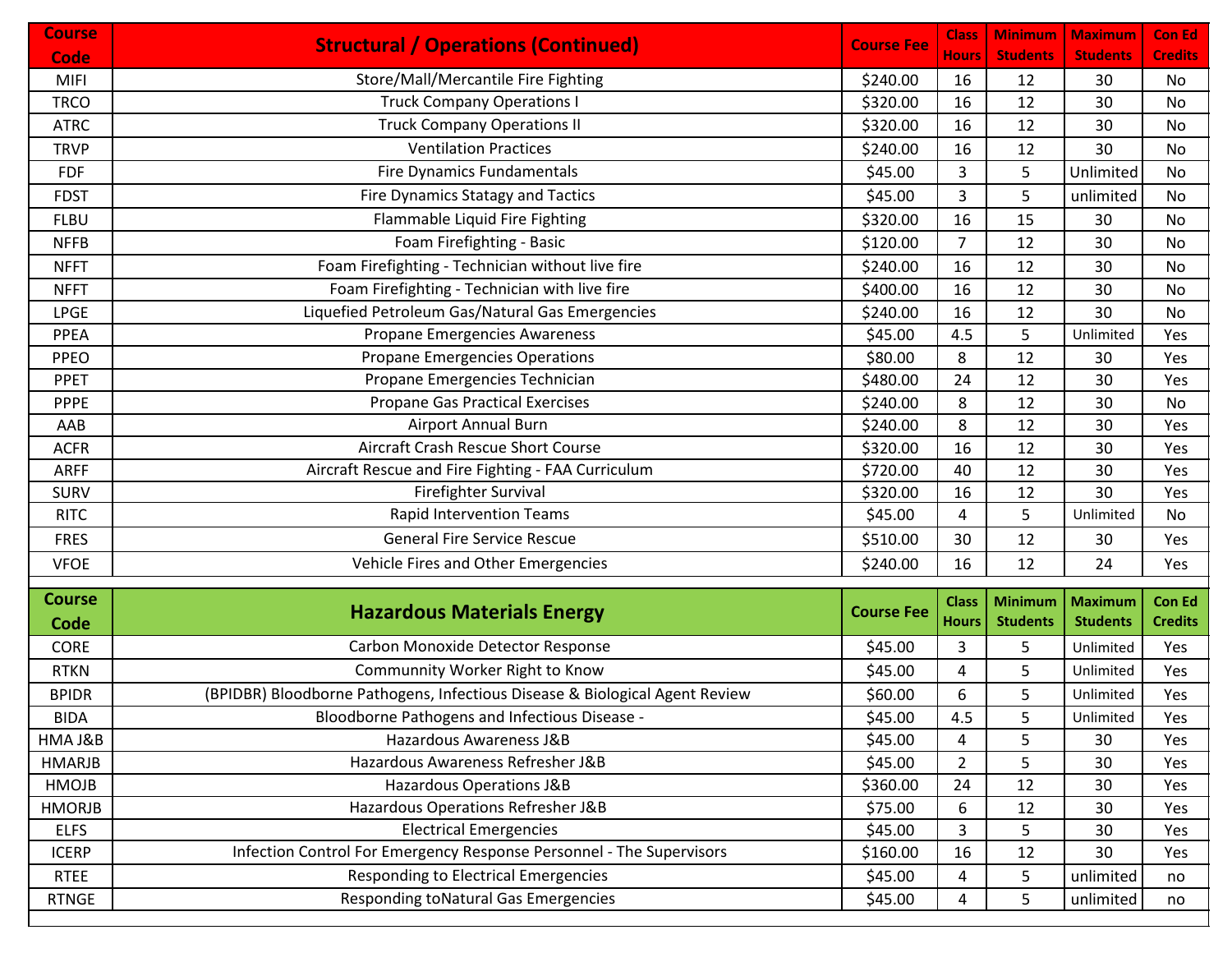| <b>Course</b> | <b>Rescue</b>                                                     | <b>Course Fee</b> | <b>Class</b> | <b>Minimum</b>  | <b>Maximum</b>  | <b>Con Ed</b>  |
|---------------|-------------------------------------------------------------------|-------------------|--------------|-----------------|-----------------|----------------|
| Code          |                                                                   |                   | Hours        | <b>Students</b> | <b>Students</b> | <b>Credits</b> |
| <b>NVRA</b>   | New Vehicle Rescue Awareness                                      | \$480.00          | 24           | 12              | 24              | yes            |
| <b>NVRO</b>   | New Vehicle Rescue Operations                                     | \$440.00          | 20           | 12              | 24              | yes            |
| <b>ROBR</b>   | <b>Basic Rigging for Rope Rescue</b>                              | \$320.00          | 16           | 12              | 30              | Yes            |
| <b>BRES</b>   | <b>Bus Rescue</b>                                                 | \$320.00          | 16           | 12              | 30              | Yes            |
| <b>CSR</b>    | <b>Confined Space Rescue</b>                                      | \$320.00          | 16           | 12              | 30              | Yes            |
| <b>RORE</b>   | Rope/High Angle Rescue I                                          | \$320.00          | 16           | 12              | 30              | Yes            |
| <b>RORA</b>   | Rope/High Angle Rescue II                                         | \$320.00          | 16           | 12              | 30              | Yes            |
| <b>DHSV</b>   | Special Vehicle Rescue (Dept. of Health)                          | \$240.00          | 16           | 12              | 30              | Yes            |
| SCOA          | <b>Structural Collapse Operations - Level I</b>                   | \$45.00           | 3.5          | 5               | Unlimited       | Yes            |
| <b>SCOF</b>   | Structural Collapse Operations - Level II                         | \$480.00          | 16           | 15              | 30              | Yes            |
| <b>TRRE</b>   | <b>Trench Rescue</b>                                              | \$640.00          | 16           | 15              | 30              | Yes            |
| <b>WRGA</b>   | Wilderness Search & Rescue: Advanced Grid System                  | \$160.00          | 8            | 12              | 30              | No             |
| <b>WRGT</b>   | Wilderness Search & Rescue: Basic Grid System                     | \$160.00          | 8            | 12              | 30              | No             |
| <b>WRSM</b>   | Wilderness Search & Rescue: Search Management                     | \$480.00          | 40           | 15              | 30              | No             |
| <b>SSEP</b>   | <b>Street Survival for Emergency Medical Personnel</b>            | \$240.00          | 16           | 15              | 30              | Yes            |
|               |                                                                   |                   |              |                 |                 |                |
| Course        | Industrial                                                        | <b>Course Fee</b> | <b>Class</b> | <b>Minimum</b>  | <b>Maximum</b>  | Con Ed         |
| Code          |                                                                   |                   | <b>Hours</b> | <b>Students</b> | <b>Students</b> | <b>Credits</b> |
| <b>IFBC</b>   | Industrial fire brigade Comprehensive                             |                   |              |                 |                 |                |
| <b>IFBX</b>   | Industrial Fire brigade Extended                                  |                   |              |                 |                 |                |
| <b>ISET</b>   | <b>Employee Safety and Extinguisher Training</b>                  | \$120.00          | 8            | 12              | 30              | No             |
|               | <b>Pennsylvania State Fire Academy - Non-Suppression Courses</b>  |                   |              |                 |                 |                |
|               |                                                                   |                   |              |                 |                 |                |
| <b>Course</b> | <b>Structural</b>                                                 | <b>Course Fee</b> | <b>Class</b> | <b>Minimum</b>  | <b>Maximum</b>  | <b>Con Ed</b>  |
| Code          |                                                                   |                   | <b>Hours</b> | <b>Students</b> | <b>Students</b> | <b>Credits</b> |
| <b>BCN</b>    | Building Construction: Non-Combustible and Fire Resistive - (NFA) | \$160.00          | 16           | 12              | 30              | No             |
| <b>BCP</b>    | Building Construction: Wood Frame and Ordinary - (NFA)            | \$160.00          | 16           | 12              | 30              | No             |
| <b>FMSP</b>   |                                                                   |                   | 4            | 12              | Unlimited       | No             |
|               | Fire Attack In Sprinklered Properties                             | \$45.00           |              |                 |                 |                |
| <b>AUTO</b>   |                                                                   |                   |              | $$80.00$ 8 12   | 30              | No             |
|               | Automatic Detection and Suppression Systems                       |                   |              |                 |                 |                |
|               |                                                                   |                   |              |                 |                 |                |
|               |                                                                   |                   |              |                 |                 |                |
|               |                                                                   |                   |              |                 |                 |                |
|               |                                                                   |                   |              |                 |                 |                |
|               |                                                                   |                   |              |                 |                 |                |
|               |                                                                   |                   |              |                 |                 |                |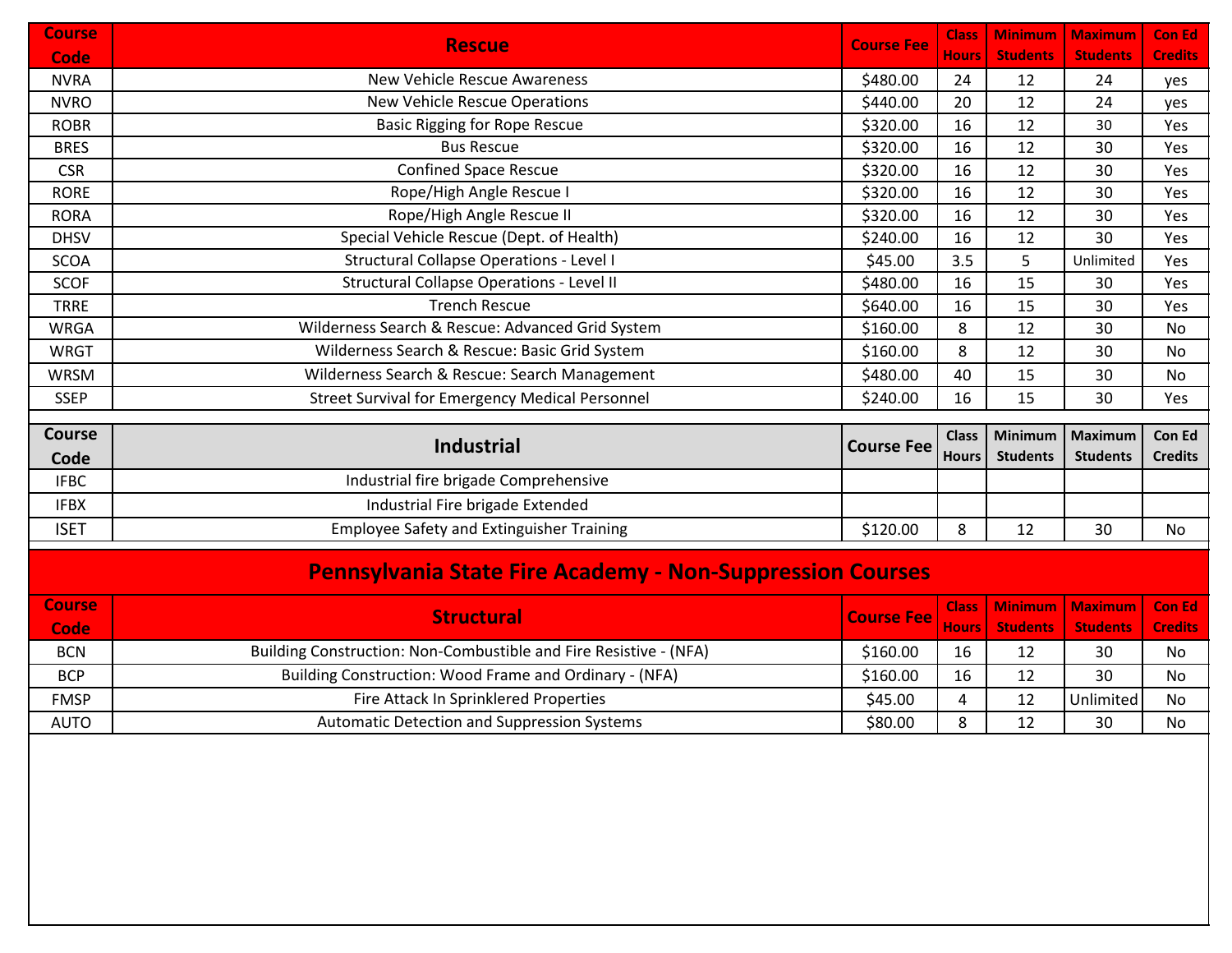| <b>Course</b> |                                                                   | <b>Course Fee</b> | <b>Class</b>                 | <b>Minimum</b>                    | <b>Maximum</b>                    | <b>Con Ed</b>                   |
|---------------|-------------------------------------------------------------------|-------------------|------------------------------|-----------------------------------|-----------------------------------|---------------------------------|
| <b>Code</b>   | <b>Fire Investigation</b>                                         |                   | <b>Hours</b>                 | <b>Students</b>                   | <b>Students</b>                   | <b>Credits</b>                  |
| AAEP          | Arson Awareness for Emergency Response Personnel                  | \$45.00           | 4                            | 5                                 | 30                                | Yes                             |
| <b>ADFR</b>   | Arson Detection for First Responders - (NFA)                      | \$160.00          | 16                           | 12                                | 30                                | Yes                             |
| <b>AREO</b>   | Fire and Arson Investigation - Electrical I Overview              | \$160.00          | 16                           | 12                                | 30                                | No                              |
| <b>ARIN</b>   | Fire Arson Investigation                                          | \$160.00          | 16                           | 12                                | 30                                | No                              |
| <b>Course</b> |                                                                   |                   | <b>Class</b>                 | <b>Minimum</b>                    | <b>Maximum</b>                    | <b>Con Ed</b>                   |
| Code          | <b>Apparatus</b>                                                  | <b>Course Fee</b> | <b>Hours</b>                 | <b>Students</b>                   | <b>Students</b>                   | <b>Credits</b>                  |
| <b>AELA</b>   | <b>Aerial Apparatus Practices</b>                                 | \$240.00          | 16                           | 12                                | 25                                | No                              |
| <b>AELX</b>   | <b>Aerial Apparatus Practices Extended</b>                        | \$240.00          | 16                           | 12                                | 25                                | No                              |
| <b>EVRD</b>   | Dynamics of Emergency Vehicle Response                            | \$45.00           | 4                            | 5                                 | Unlimited                         | Yes                             |
| <b>EVOT</b>   | <b>Emergency Vehicle Operator Training Program</b>                | \$240.00          | 16                           | 12                                | 24                                | Yes                             |
| <b>HSES</b>   | Highway Safety for Emergency Service Personnel                    | \$45.00           | 4                            | 12                                | 30                                | Yes                             |
| <b>HSTC</b>   | Highway Incident Scene Safety and Management                      | \$240.00          | 16                           | 12                                | 30                                | Yes                             |
| LDHO          | Large Diameter Hose                                               | \$240.00          | 16                           | 12                                | 30                                | No                              |
| <b>NAEP</b>   | New Aerial Apparatus Familiarization                              | \$80.00           | 8                            | 5                                 | 30                                | No                              |
| <b>PUOP</b>   | <b>Pump Operations I</b>                                          | \$240.00          | 16                           | 12                                | 30                                | No                              |
| <b>PUOA</b>   | <b>Pump Operations II</b>                                         | \$240.00          | 16                           | 12                                | 30                                | No                              |
| <b>RFWM</b>   | <b>Rural Fire Ground Water Movement</b>                           | \$240.00          | 16                           | 12                                | 30                                | No                              |
| <b>TAWS</b>   | <b>Tanker Water Supply</b>                                        | \$240.00          | 16                           | 12                                | 30                                | No                              |
| <b>TIM</b>    | <b>Traffic Incident Management</b>                                | \$45.00           | 4                            | 12                                | unlimited                         | no                              |
| <b>Course</b> |                                                                   |                   |                              |                                   |                                   |                                 |
| Code          | <b>Fire Police</b>                                                | <b>Course Fee</b> | <b>Class</b><br><b>Hours</b> | <b>Minimum</b><br><b>Students</b> | <b>Maximum</b><br><b>Students</b> | <b>Con Ed</b><br><b>Credits</b> |
| <b>FIPA</b>   | <b>Advanced Fire Police</b>                                       | \$240.00          | 16                           | 12                                | 30                                | No                              |
| <b>FIPO</b>   | <b>Basic Fire Police</b>                                          | \$240.00          | 16                           | 12                                | 30                                | No                              |
|               |                                                                   |                   |                              |                                   |                                   |                                 |
| <b>Course</b> | <b>Management/Instructor Development/Certification Evaluation</b> | <b>Course Fee</b> | <b>Class</b>                 | <b>Minimum</b>                    | <b>Maximum</b>                    | <b>Con Ed</b>                   |
| Code          |                                                                   |                   | <b>Hours</b>                 | <b>Students</b>                   | <b>Students</b>                   | <b>Credits</b>                  |
| <b>EMLL</b>   | <b>Educational Methodology for Local Level Instructors</b>        | \$400.00          | 40                           | 12                                | 20                                | No                              |
|               |                                                                   |                   |                              |                                   |                                   |                                 |
|               |                                                                   |                   |                              |                                   |                                   |                                 |
|               |                                                                   |                   |                              |                                   |                                   |                                 |
|               |                                                                   |                   |                              |                                   |                                   |                                 |
|               |                                                                   |                   |                              |                                   |                                   |                                 |
|               |                                                                   |                   |                              |                                   |                                   |                                 |
|               |                                                                   |                   |                              |                                   |                                   |                                 |
|               |                                                                   |                   |                              |                                   |                                   |                                 |
|               |                                                                   |                   |                              |                                   |                                   |                                 |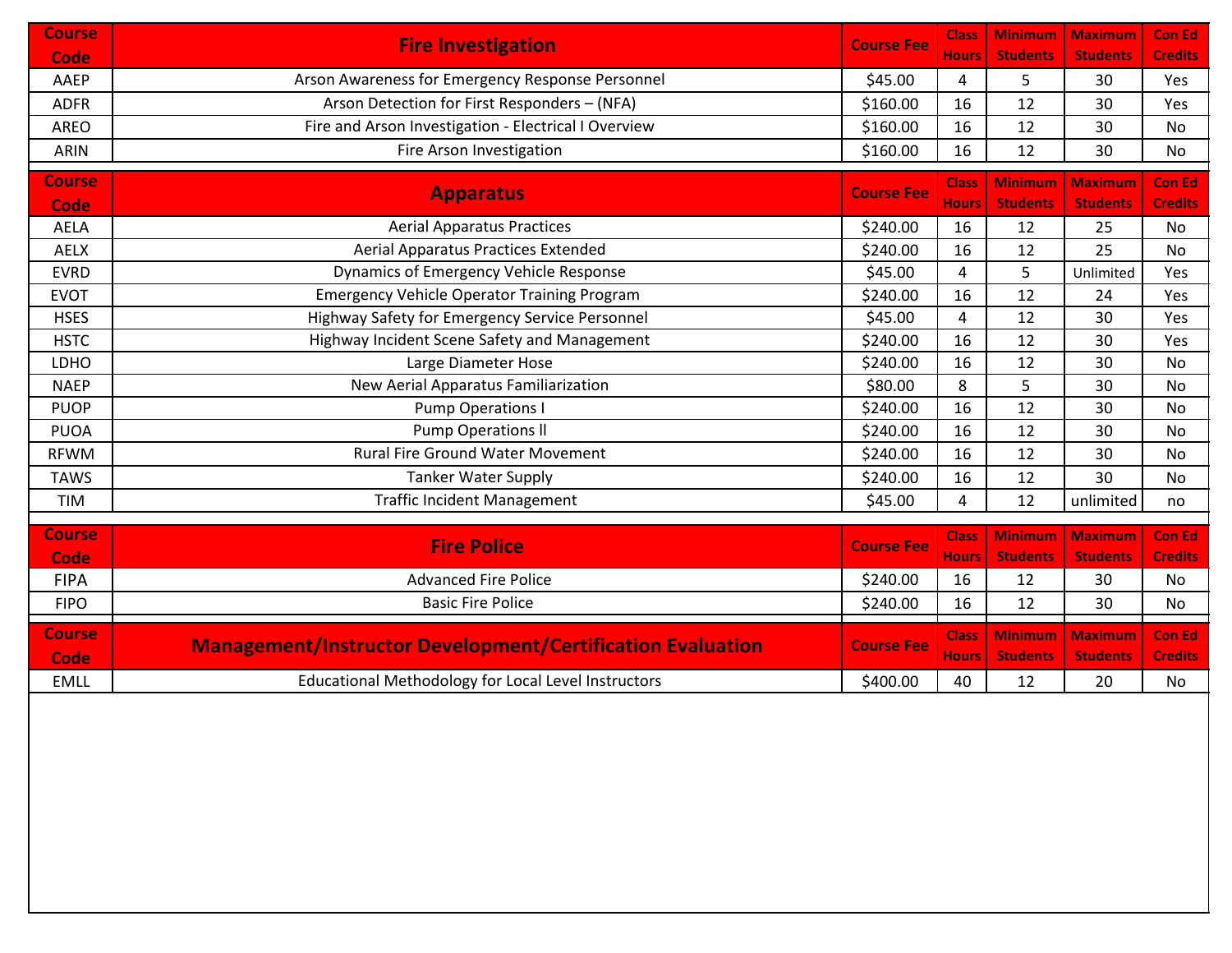| <b>Course</b> | <b>Management</b>                                                                       | <b>Course Fee</b> | <b>Class</b> | <b>Minimum</b>  | <b>Maximum</b>  | <b>Con Ed</b>  |
|---------------|-----------------------------------------------------------------------------------------|-------------------|--------------|-----------------|-----------------|----------------|
| Code          |                                                                                         |                   | <b>Hours</b> | <b>Students</b> | <b>Students</b> | <b>Credits</b> |
| <b>LODD</b>   | Firefighter Line of Duty Death and Injury WHY?                                          | \$80.00           | 8            | 5               | Unlimited       | No             |
| <b>HSO</b>    | <b>Health and Safety Officer</b>                                                        | \$160.00          | 16           | 12              | 30              | Yes            |
| <b>ICHO</b>   | Incident Command for High-Rise Operations - NFA                                         | \$160.00          | 16           | 12              | 30              | No             |
| <b>ICSSI</b>  | Incident Command for Structural Collapse Incidents - NFA                                | \$160.00          | 16           | 12              | 30              | No             |
| <b>INFO</b>   | Introduction to Fire Officership                                                        | \$320.00          | 16           | 12              | 30              | Yes            |
| <b>ISO</b>    | Incident Safety Officer                                                                 | \$160.00          | 16           | 12              | 30              | Yes            |
| <b>ITCO</b>   | Instructional Techniques for Company Officers - NFA                                     | \$160.00          | 16           | 12              | 30              | No             |
| <b>IVESM</b>  | Introduction to Volunteer Emergency Services Management NFA                             | \$160.00          | 16           | 12              | 30              | Yes            |
| <b>LAFS</b>   | Legal Aspects for the Fire Service                                                      | \$160.00          | 16           | 12              | 30              | Yes            |
| LSI           | Leadership I: Strategies for Company Success - (NFA)                                    | \$160.00          | 16           | 12              | 30              | No             |
| LSII          | Leadership II: Strategies for Personal Success - (NFA)                                  | \$160.00          | 16           | 12              | 30              | No             |
| LSIII         | Leadership III: Strategies for Supervisory Success - (NFA)                              | \$160.00          | 16           | 12              | 30              | No             |
| PFEP          | <b>Public Fire Education Planning - (NFA)</b>                                           | \$160.00          | 16           | 12              | 30              | No             |
| <b>RAO</b>    | Resource Accountability Officer                                                         | \$100.00          | 5            | 5               | 30              | No             |
| <b>RAR</b>    | Resource Accountability Responder                                                       | \$45.00           | 3            | 5               | 30              | No             |
| <b>VSFR</b>   | <b>Volunteer Retention and Recruitment</b>                                              | \$45.00           | 4            | 12              | 50              | No             |
| <b>Course</b> |                                                                                         |                   | <b>Class</b> | <b>Minimum</b>  | <b>Maximum</b>  | <b>Con Ed</b>  |
| Code          | <b>Management/Command</b>                                                               | <b>Course Fee</b> | <b>Hours</b> | <b>Students</b> | <b>Students</b> | <b>Credits</b> |
| ICS-100.b     | Introduction to the Incident Command System (ICS-100)                                   | \$85.00           | 8.5          | 15              | 30              | Yes            |
| ICS-200.b     | ICS for Single Resources and Initial Action incidents (ICS-200)                         | \$125.00          | 12.5         | 15              | 30              | Yes            |
| ICS-300       | ICS-300: Intermediate ICS for Expanding Incidents                                       | \$480.00          | 24           | 15              | 32              | Yes            |
| ICS-400       | Advanced ICS for Command & General Staff, Complex Incidents and MACS                    | \$320.00          | 16           | 15              | 32              | Yes            |
| IS-700.A      | National Incident Management System (NIMS) An Introduction IS700. A                     | \$80.00           | 8            | 15              | 30              | Yes            |
| IS-800.B      | IS-800.B National Response Framework, An Introduction                                   | \$90.00           | 9            | 5               | Unlimited       | Yes            |
| NICS-EMS      | NIMS ICS for Emergency Medical Services                                                 | \$160.00          | 16           | 15              | 30              | Yes            |
| NICS-FS       | NIMS ICS for the Fire Service (Replaces current NFA ICS)                                | \$160.00          | 16           | 15              | 30              | Yes            |
| <b>Course</b> |                                                                                         |                   | <b>Class</b> | <b>Minimum</b>  | <b>Maximum</b>  | <b>Con Ed</b>  |
| Code          | <b>Water Rescue Classes</b>                                                             | <b>Course Fee</b> | <b>Hours</b> | <b>Students</b> | <b>Students</b> | <b>Credits</b> |
| <b>ALSR</b>   | Advance Line Systems Rescue                                                             | \$480.00          | 16           | 12              | 16              |                |
| <b>EBOR</b>   | <b>Emergency Boat Operation and Rescue</b>                                              | \$480.00          | 16           | 12              | 16              |                |
| <b>IRER</b>   | Ice Rescue & Emergency Response                                                         | \$480.00          | 16           | 12              | 16              | Yes            |
| <b>WRER</b>   | Water Rescue & Emergency Response                                                       | \$480.00          | 16           | 12              | 16              | Yes            |
| WRFA-A        | Water Rescue for the First Responder 1670-Awareness Level                               | \$45.00           | 2.5          | 5               | Unlimited       |                |
|               |                                                                                         |                   |              |                 |                 |                |
| <b>Course</b> | <b>Wildland Firefighting</b>                                                            | <b>Course Fee</b> | <b>Class</b> | <b>Minimum</b>  | <b>Maximum</b>  | <b>Con Ed</b>  |
| Code          |                                                                                         |                   | <b>Hours</b> | <b>Students</b> | <b>Students</b> | <b>Credits</b> |
| <b>IWFSCO</b> | Introduction to Wildland & Urban Interface Firefighting for Structural Company Officers | \$240.00          | 16           | 12              | 30              | No             |
| <b>WBFF</b>   | Basic Wildland Fire Fighting (PA-130)                                                   | \$240.00          | 16           | 12              | 30              | No             |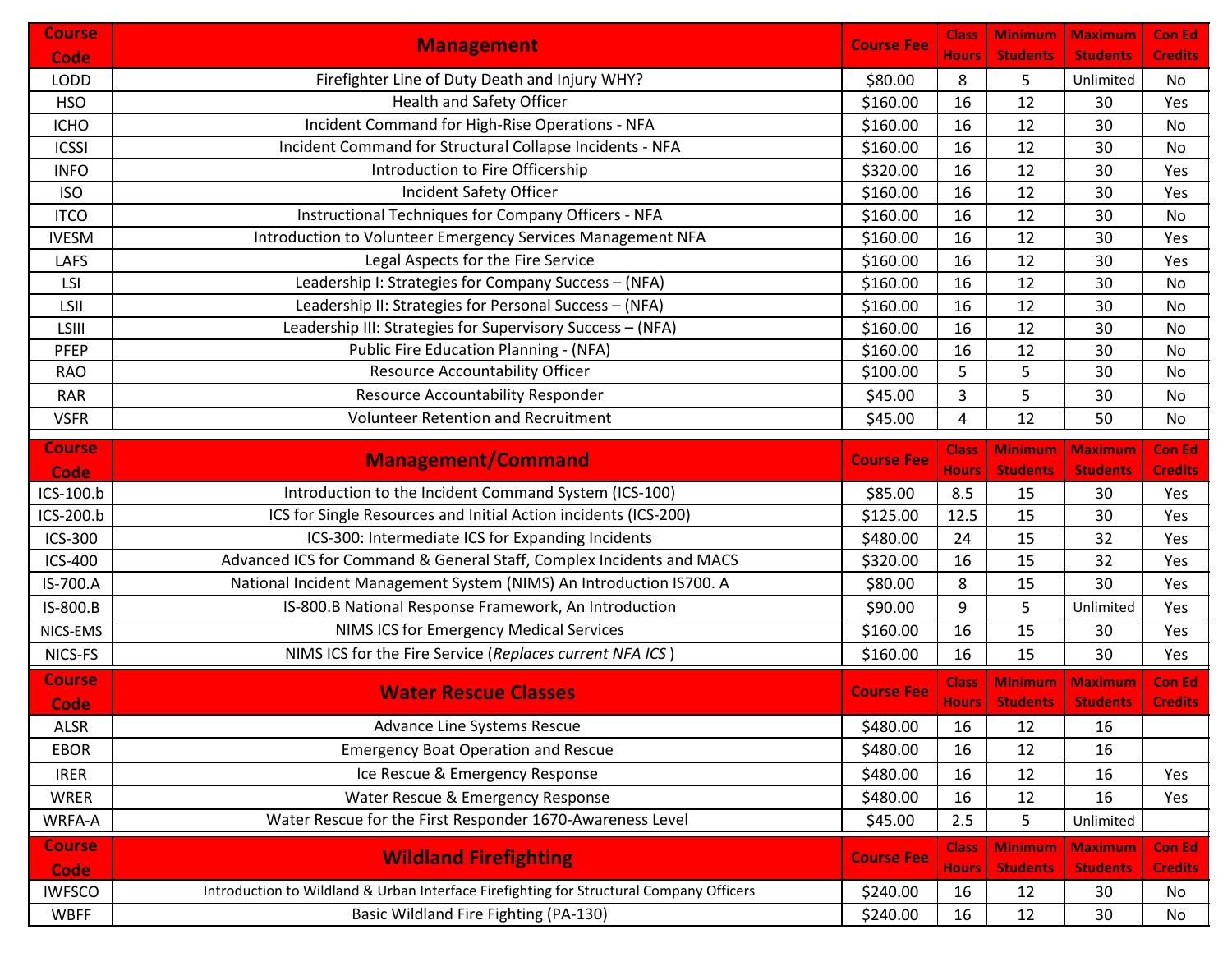| <b>Course</b>                |                                                                                          | <b>Course Fee</b> |                              | <b>Minimum</b>                    | <b>Maximum</b>                    | <b>Con Ed</b>                   |
|------------------------------|------------------------------------------------------------------------------------------|-------------------|------------------------------|-----------------------------------|-----------------------------------|---------------------------------|
| <b>Code</b>                  | <b>Proboard &amp; IFSAC Certifications</b>                                               | <b>Per person</b> |                              | <b>Candidates</b>                 | <b>Candidates</b>                 | <b>Credits</b>                  |
| FFI                          | Firefighter I                                                                            | \$175.00          |                              | 15                                | 30                                | No                              |
| FFII                         | Firefighter II                                                                           | \$175.00          |                              | 15                                | 30                                | <b>No</b>                       |
| $D/O-P$                      | Driver/Operator - Pumper                                                                 | \$175.00          |                              | $\overline{2}$                    | 30                                | <b>No</b>                       |
| FSI-I                        | Fire Service Instructor I - W/Educational Methodology for Local Level Instructors course | \$250.00          |                              | 10                                | 30                                | No                              |
| <b>HMA</b>                   | <b>Hazardous Materials Awareness</b>                                                     | \$15.00           |                              | $\overline{2}$                    | 30                                | <b>No</b>                       |
| <b>HMO</b>                   | <b>Hazardous Materials Operations</b>                                                    | \$175.00          |                              | 10                                | 30                                | <b>No</b>                       |
| <b>HMMS</b>                  | Mission Specific - Tech Decon, Mass Decon. & Victim Recovery & Air Monitoring            | Part of HMO       |                              | 10                                | 30                                | No                              |
| <b>Course</b><br><b>Code</b> | <b>BC3 - Specialized and Custom Core Programs - BC3 Certificates</b>                     | <b>Course Fee</b> | <b>Class</b><br><b>Hours</b> | <b>Minimum</b><br><b>Students</b> | <b>Maximum</b><br><b>Students</b> | <b>Con Ed</b><br><b>Credits</b> |
| <b>BCCC</b>                  | <b>Accountability System</b>                                                             | \$45.00           | 4                            | 12                                | 50                                | No                              |
| <b>BCCC</b>                  | Advanced Rigging for Rope Recue                                                          | \$320.00          | 16                           | 12                                | 30                                | No                              |
| <b>BCCC</b>                  | Aviation Rescue and Firefighting for Structural Firefighters                             | \$400.00          | 16                           | 12                                | 25                                | <b>No</b>                       |
| <b>BIDA</b>                  | Bloodborne Pathogens and Infectious Disease -                                            | \$45.00           | 4.5                          | 5                                 | Unlimited                         | Yes                             |
| <b>BCCC</b>                  | <b>Elevator Emergencies</b>                                                              | \$45.00           | 4                            | 12                                | 30                                | <b>No</b>                       |
| <b>BCCC</b>                  | <b>Elevator Rescue Training</b>                                                          | \$80.00           | 8                            | 12                                | 25                                | No                              |
| <b>BCCC</b>                  | Elevator Operations for Fire and Rescue Operations                                       | \$240.00          | 16                           | 12                                | 25                                | <b>No</b>                       |
| <b>BCCC</b>                  | Fire Ground Emergency Incident Rehab                                                     | \$240.00          | 16                           | 15                                | 24                                | Yes                             |
| <b>BCCC</b>                  | Incident Response to Gas/Oil Well Emergencies - Awareness                                | \$45.00           | 4                            | 5                                 | 25                                | <b>No</b>                       |
| <b>BCCC</b>                  | Incident Response to Gas/Oil Well Emergencies - Operations                               | \$480.00          | 16                           | 15                                | 25                                | No                              |
| <b>BCCC</b>                  | Integrated Structural Fire Operations (Not covered Under PTP)                            | \$1,900.00        | 16                           | 15                                | 25                                | <b>No</b>                       |
| <b>BCCC</b>                  | <b>Rapid Intervention Crew Excercises</b>                                                | \$800.00          | 16                           | 24                                | 30                                | <b>No</b>                       |
| <b>BCCC</b>                  | Rapid Intervention Crew Exercises Extended                                               | \$800.00          | 16                           | 24                                | 30                                | No                              |
| <b>BCCC</b>                  | Rope Rescue III                                                                          | \$320.00          | 16                           | 12                                | 30                                | <b>No</b>                       |
| <b>BCCC</b>                  | Rope Rescue IV                                                                           | \$320.00          | 16                           | 12                                | 30                                | <b>No</b>                       |
| <b>BCCC</b>                  | Rope Rescue V                                                                            | \$320.00          | 16                           | 12                                | 30                                | <b>No</b>                       |
| <b>BCCC</b>                  | Rope Rescue VI                                                                           | \$320.00          | 16                           | 12                                | 30                                | No                              |
| <b>BCCC</b>                  | <b>Technical Heavy Truck Rescue</b>                                                      | \$320.00          | 16                           | 15                                | 30                                | <b>No</b>                       |
| <b>BCCC</b>                  | <b>Trench Rescue Awareness</b>                                                           | \$45.00           | 4                            | 5                                 | Unlimited                         | No                              |
| <b>BCCC</b>                  | Vehicle Rescue Refresher and Technology Update                                           | \$160.00          | 16                           | 12                                | 30                                | <b>No</b>                       |
| <b>BCCC</b>                  | Industrial Firefighting for the Structural Firefighter (Fuel Cost Billed Seperatly)      | \$480.00          | 16                           | 12                                | 20                                | <b>No</b>                       |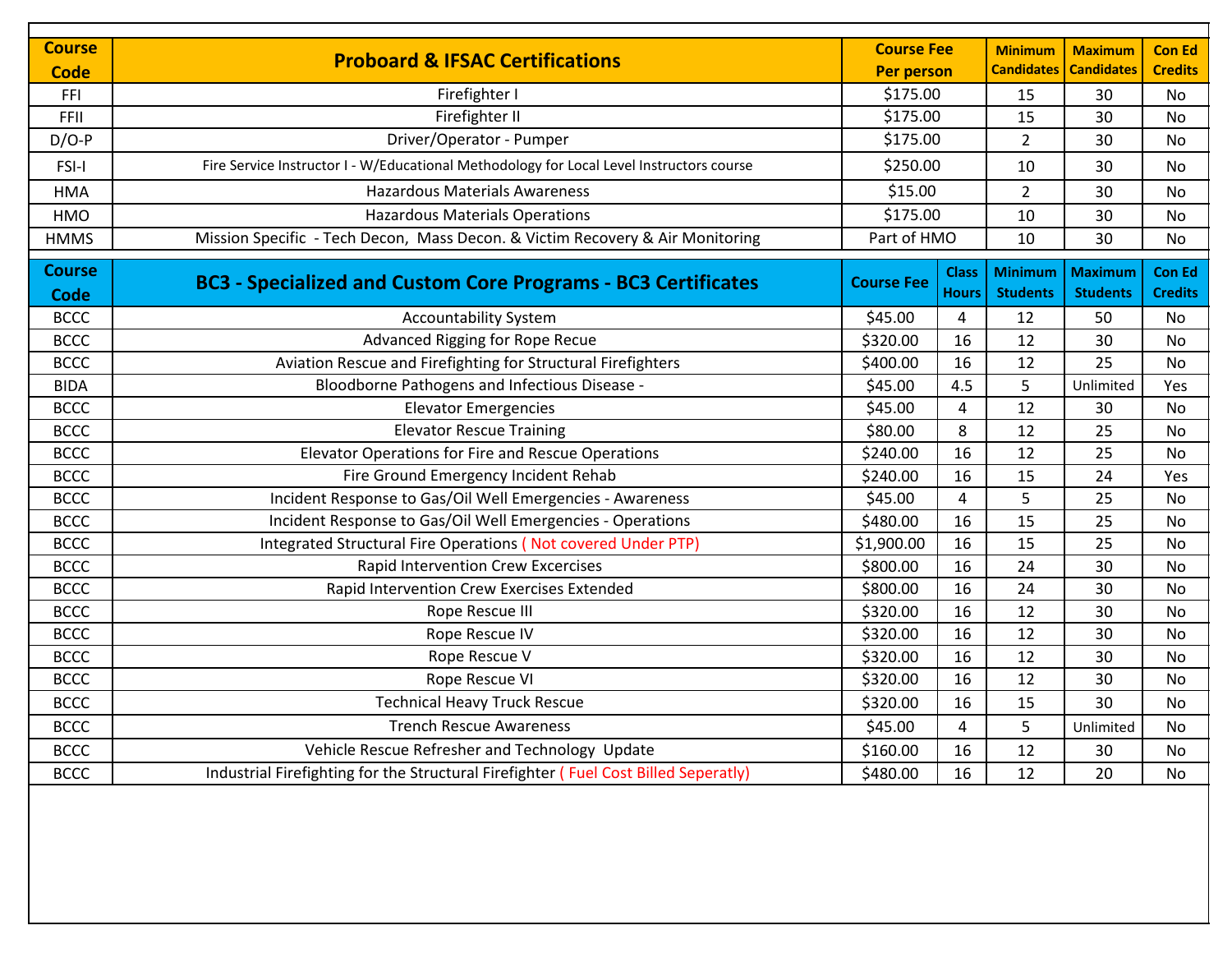| <b>Course</b> |                                                                                                        |                   | <b>Class</b> | <b>Minimum</b>  | <b>Maximum</b>  | <b>Con Ed</b>  |
|---------------|--------------------------------------------------------------------------------------------------------|-------------------|--------------|-----------------|-----------------|----------------|
| <b>Code</b>   | <b>BC3 - Nightly Training Topics</b>                                                                   | <b>Course Fee</b> | <b>Hours</b> | <b>Students</b> | <b>Students</b> | <b>Credits</b> |
| Topic #1      | Hose Equipment & Hose Roll Review/Advancing Hoselines/Hose Stretcing Exercise                          | \$45.00           | 3            | 5               | 30              | No             |
| Topic #2      | Supply Hose Lays & Water Supply Connections/Fire Hydrant Inspection & Testing                          | \$45.00           | 3            | 5               | 30              | No             |
| Topic #3      | Inspecting & Service Testing of Fire Hose                                                              | \$45.00           | 3            | 5               | 30              | No             |
| Topic #4      | nding Wyed Lines from a Large Handline/Replacing a burst section of hose while in service at an emerge | \$45.00           | 3            | 5               | 30              | No             |
| Topic #5      | Fire Hose Nozzles and Nozzle Maintenance                                                               | \$45.00           | 3            | 5               | 30              | No             |
| Topic #6      | Foam & Foam Equipment                                                                                  | \$45.00           | 3            | 5               | 30              | No             |
| Topic #7      | Compressed Air Foam Systems                                                                            | \$45.00           | 3            | 5               | 30              | No             |
| Topic #8      | Forward Lay/Attack Line Evolution                                                                      | \$45.00           | 3            | 5               | 30              | No             |
| Topic #9      | <b>Reverse Lay Evolutions</b>                                                                          | \$45.00           | 3            | 5               | 30              | No             |
| Topic #10     | High-Rise Attack Line Evolution                                                                        | \$45.00           | 3            | 5               | 30              | No             |
| Topic #11     | N/A                                                                                                    | N/A               | 0            | 0               | 0               | N/A            |
| Topic #12     | Safety Precautions for Using SCBA/Inspecting & Refilling SCBA/Dress-For-Fire Activity                  | \$45.00           | 3            | 5               | 30              | No             |
| Topic #13     | Negotiating Restricted Areas with SCBA/Pass Device Location Activity /SCBA Cylinder Changing Activity  | \$45.00           | 3            | 5               | 30              | No             |
| Topic #14     | Timed SCBA Donning Activity/PPE Inspections & Cleaning/ SCBA Emergency Operations Refresher            | \$45.00           | 3            | 5               | 30              | No             |
| Topic #15     | Handling Ground Ladders/3 & 4 Firefighter Ground Ladder Raises/Ground Ladder Safety & Victim Rescue    | \$45.00           | 3            | 5               | 30              | No             |
| Topic #16     | 1 & 2 Firefighter Ground Ladder Raises/Ground Ladder Safety & Victim Rescue                            | \$45.00           | 3            | 5               | 30              | No             |
| Topic #17     | Inspecting & Service Testing of Ground Ladders                                                         | \$45.00           | 3            | 5               | 30              | No             |
| Topic #18     | Portable Fre Extinguishers/Trash Container and Class a Piled Fires                                     | \$45.00           | 3            | 5               | 30              | No             |
| Topic #19     | Fire Behavior                                                                                          | \$45.00           | 3            | 5               | 30              | No             |
| Topic #20     | Vehicle Fire Evolution                                                                                 | <b>TBD</b>        | 3            | 5               | 30              | No             |
| Topic #21     | <b>Wildland Firefighting</b>                                                                           | \$45.00           | 3            | 5               | 30              | No             |
| Topic #22     | Structural Fire Search & Rescue/Window Rescue Evolution                                                | \$45.00           | 3            | 5               | 30              | No             |
| Topic #23     | Ropes and Knots                                                                                        | \$45.00           | 3            | 5               | 30              | No             |
| Topic #24     | Emergency Evacuation Activity/Firefigther Survival/Mayday Procedures                                   | \$45.00           | 3            | 5               | 30              | No             |
| Topic #25     | Rescue & Forcible Entry Tools                                                                          | \$45.00           | 3            | 5               | 30              | No             |
| Topic #26     | Assembling & Preparing a RIT Staging Area                                                              | \$45.00           | 3            | 5               | 30              | No             |
| Topic #27     | Fire Station Visitor & Telephone Procedures/                                                           | \$45.00           | 3            | 5               | 30              | No             |
| Topic #28     | Recruitment & Retention/Junior FF Programs                                                             | \$45.00           | 3            | 5               | $30\,$          | No             |
| Topic #29     | FD Role at Bomb Threat/Active Shooter Situations                                                       | \$45.00           | 3            | 5               | 30              | No             |
| Topic #30     | <b>Public Safety Education Programs</b>                                                                | \$45.00           | 3            | 5               | 30              | No             |
| Topic #31     | Assembling an Extrication Staging Area/Auto Extrication/Evolutioin                                     | \$45.00           | 3            | 5               | 30              | No             |
| Topic #32     | <b>Electric &amp; CNG Vehicle Considerations</b>                                                       | \$45.00           | 3            | 5               | 30              | No             |
| Topic #33     | Operating Your Fire Dept for Today and Tomorrow                                                        | \$90.00           | 8            | 5               | 30              | No             |
| Topic #34     | <b>Missing Person Search</b>                                                                           | \$45.00           | 3            | 5               | 30              | No             |
| Topic #35     | <b>Initial Trench Rescue Considerations</b>                                                            | \$45.00           | 3            | 5               | 30              | No             |
| Topic #36     | Water Rescue Support/Initial Considerations                                                            | \$45.00           | 3            | 5               | 30              | No             |
| Topic #37     | <b>Missing Person/Search Details</b>                                                                   | \$45.00           | 3            | 5               | 30              | No             |